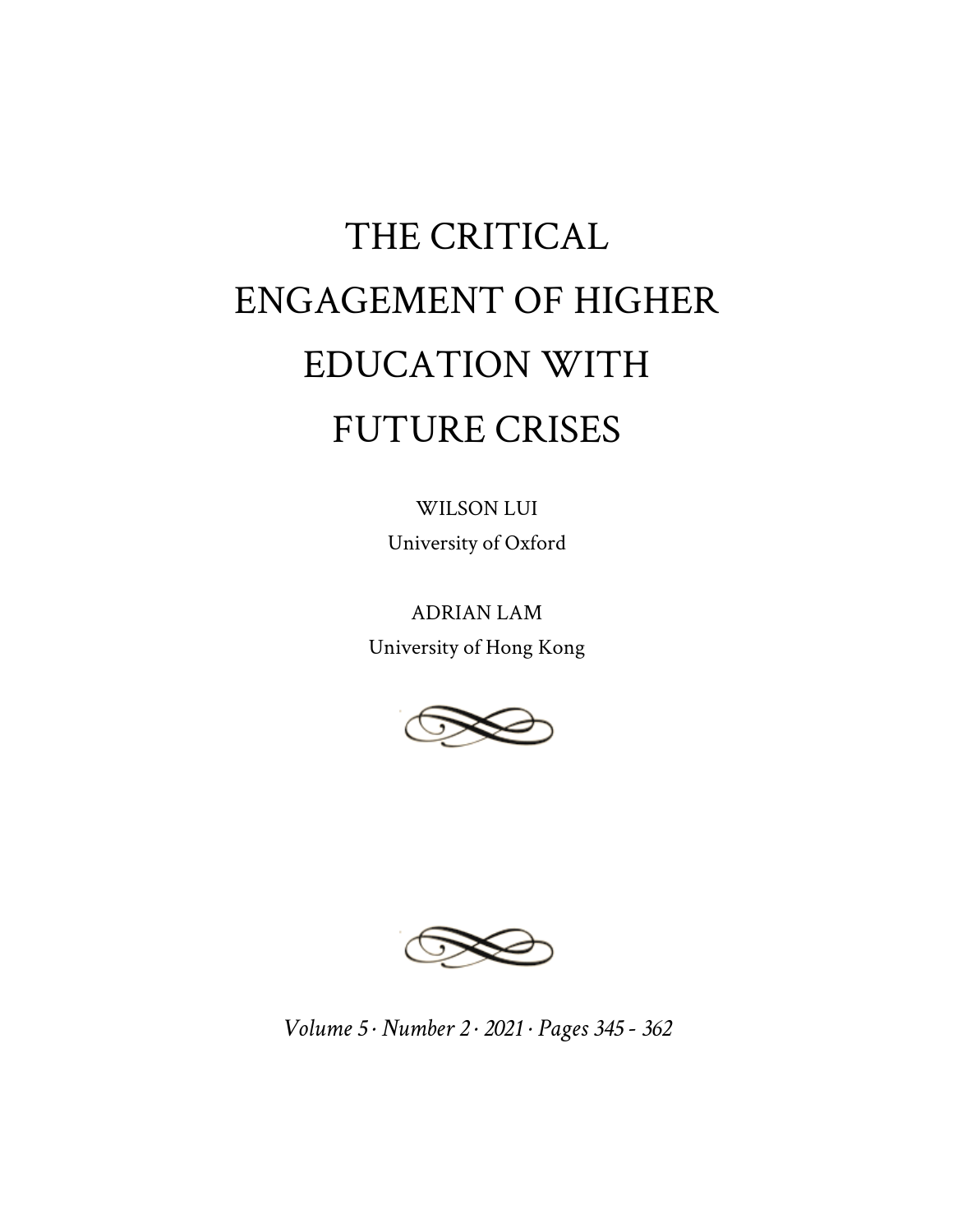his world is no stranger to crises of all kinds, for instance, the 2007 financial crisis and the COVID-19 pandemic since late 2019. However, the higher education sector has been regrettably slow and stagnant in the wake of these crises. For instance, the boom of remote and virtual pedagogical tools and methods only came after the pandemic hit, even though most institutions had possessed the necessary infrastructure long before. T

Similarly, the crisis in liberal democracy and the rise in authoritarianism (e.g., Thomson & Ip, 2020; Hartman et al., 2021) did not seem to matter much in the contemporary higher education sector. This article argues that such a conception is wrong. In fact, the sector could and should contribute in many ways, but has failed to do so. This article discusses three main aspects of higher education – curriculum design, learner empowerment, and interdisciplinarity – arguing what went wrong and what should be changed. These transformations will be essential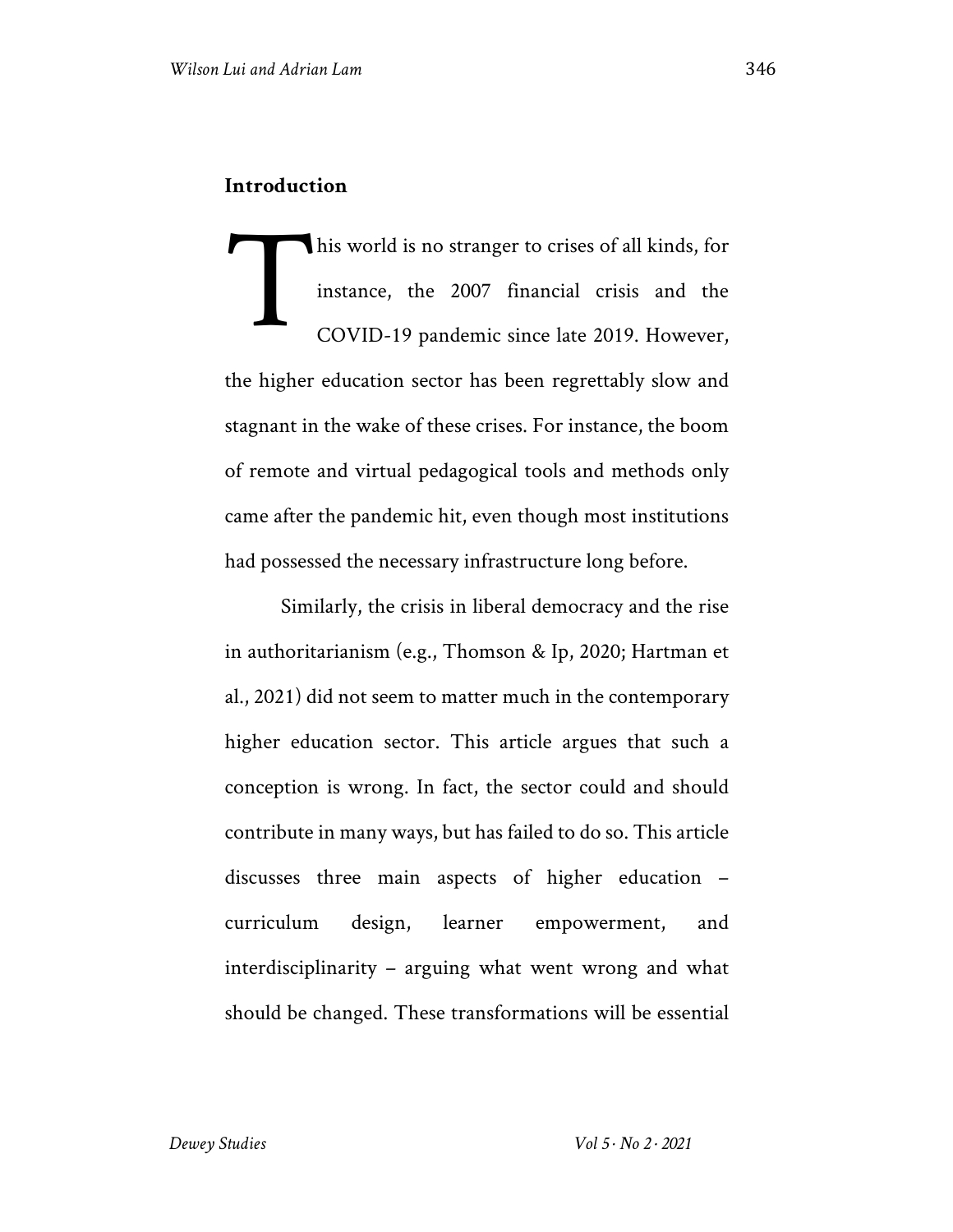in shaping a more sustainable and resilient higher education system.

### **Curriculum Design**

As Dewey (1902, pp. 11–12) noted, curriculum is "a continuous reconstruction, moving from the child's present experience out into that represented by the organized bodies of truth that we call studies". Learning builds on the learner's curiosity. Therefore, curriculum is not a "strictly limited body of content", but rather an ongoing and dynamic "process or procedure" (Caswell & Campbell, 1935, p. 70). Nonetheless, the current approach emphasizes incorporating the past knowledge and traditional ways of living – "an 'information dump' of principles and conclusions" (Whetten & Clark, 1996, p. 156) – or asking students to tackle immediate problems after they have emerged. Meanwhile, courses, materials, and methods focused on hard and static facts and theories, and sometimes (but not always) on developing a specific point of view or analysis towards those problems.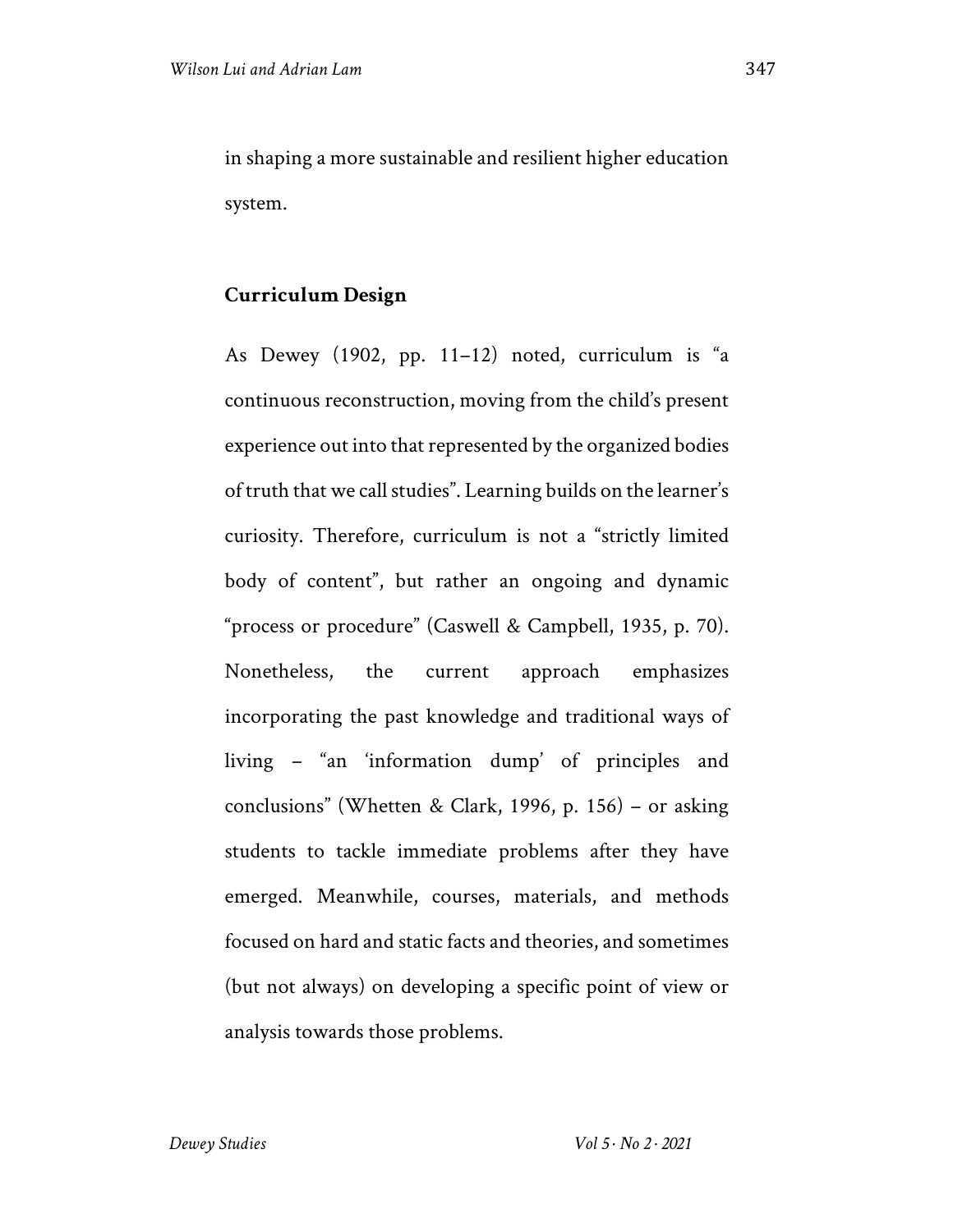Lamentably, this approach lags behind rather than looks forward. In other words, it *responds* rather than *foresees*. Such an approach will be often slow, unresponsive, or even resistant to change. It will be impossible to keep pace with larger contextual changes and even unprecedented disruptive crises. The reality is that many current and future crises happen beyond conventional understandings, approaches, and disciplines. This implies an imperative need for all individuals to think, learn, and prepare for the challenges and opportunities ahead. Living in a highly complex and ever-changing world, or the "VUCA" (Volatile, Uncertain, Complex, and Ambiguous) world (Bennis & Nanus, 1985, p. 41), there will certainly be shifting demands and expectations in terms of the required knowledge and skill sets, and there is the need to deconstruct and reconstruct one's knowledge and skills sets continuously.

Silva (2009) noted that a curriculum should emphasize "what students can do with knowledge, rather than what units of knowledge they have". As such, curriculum designers and course creators should provide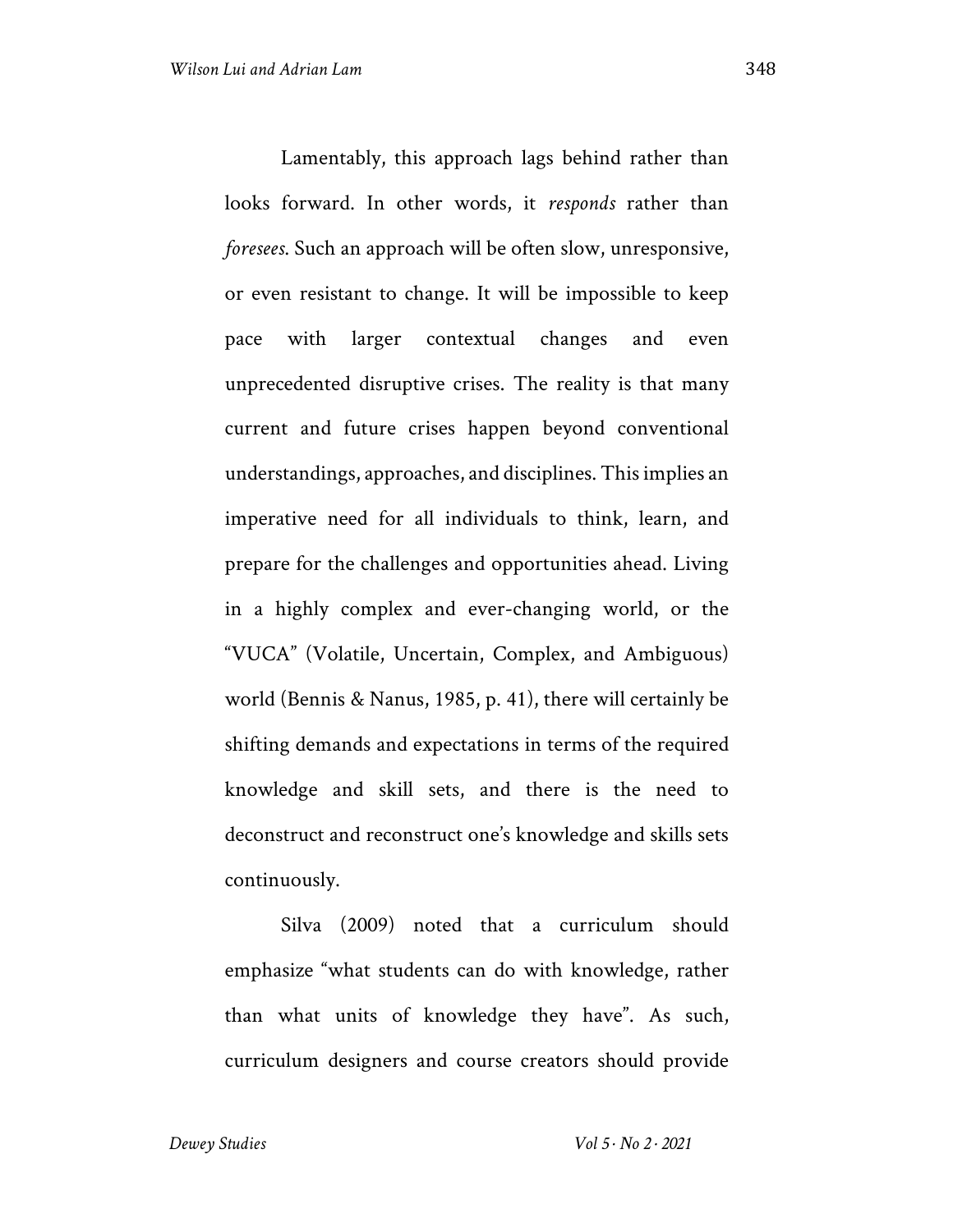students not so much with the hard knowledge which can easily become obsolete and less valued in the ever-evolving society, but the soft tools to discover and investigate current (or potential) problems around the world, and to explore and even implement solutions that might tackle those novel and ill-defined problems. The search for solutions by producing, rather than consuming, knowledge through active learning and an inquiry-based curriculum is a view widely supported in the literature (e.g., Savery, 2006; Michael, 2006; Justice et al., 2007; Zepke, 2013).

Another way of redesigning a curriculum is to align with future global aims, such as the Sustainable Development Goals (SDGs) by the United Nations which address a wide range of critical issues of global concern (e.g., Nhamo & Mjimba, 2020; Steele & Rickards, 2021). These headings will be a "vehicle" for students to understand the issues, challenges, and complexities of multiple disciplines, under the real-world context of problems and crises (Sunderland, 2021). Then, they can consider potential ways to make progress and implement solutions in order to attain practicable targets. Throughout the process, students will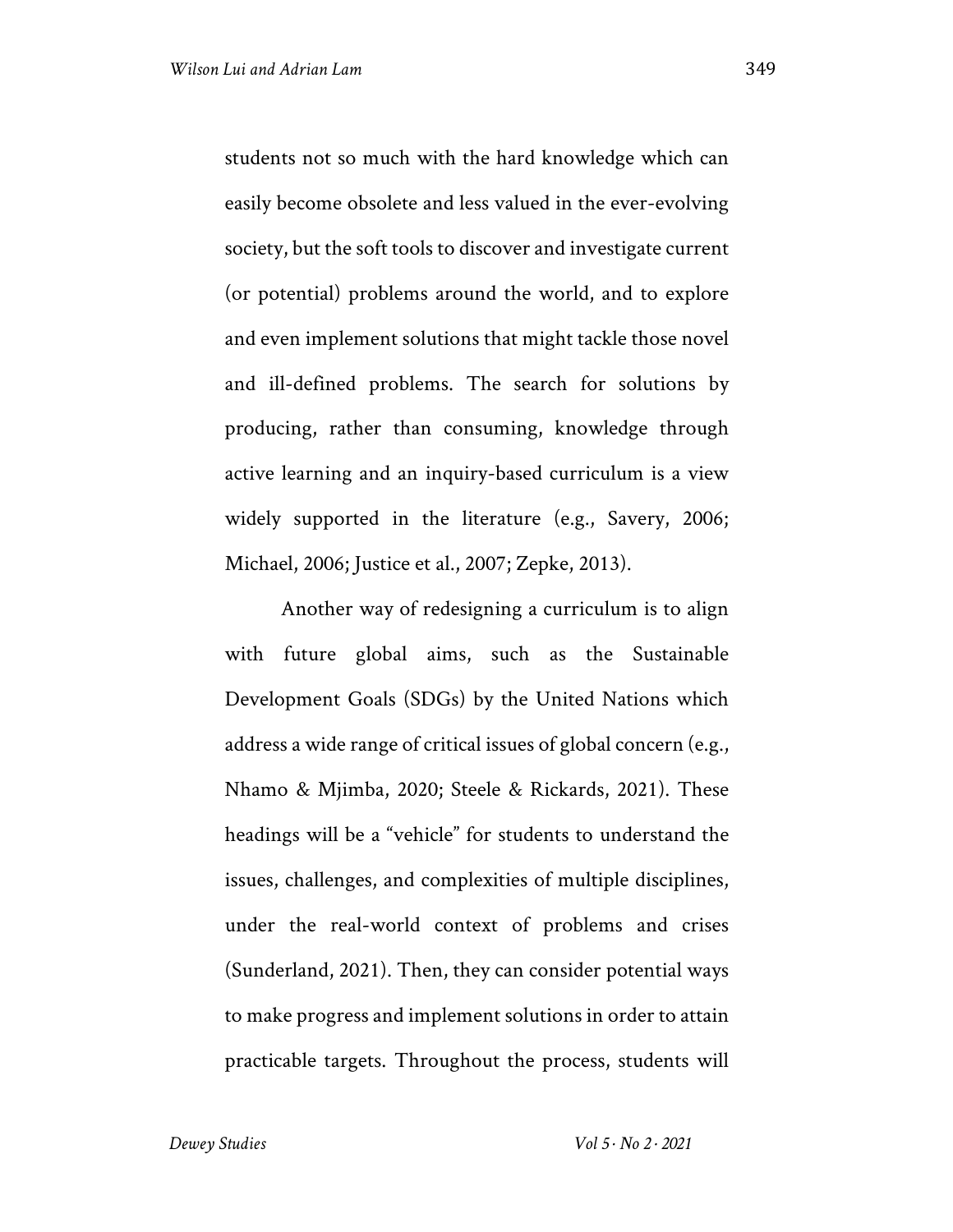recognize themselves as active and engaged citizens with the confidence and responsibility to tackle these challenges within their communities, through collaboration, critical thinking, and innovative problem-solving (Mansori, 2019).

As an example in interdisciplinary general education, the Common Core Curriculum at the University of Hong Kong maps its courses against the SDGs, with transdisciplinary minors and research projects surrounding some of the SDGs (HKU Common Core, n.d.-a). Such thinking will be good "first steps" to gradually and progressively challenge the orthodox educational experience, by allowing students not just to survive by *responding* to the world's changes, but flourish by *foreseeing* those changes. They will be active and responsible contributors in adapting to and tackling global challenges. Therefore, the incorporation of holistic and flexible frameworks into the design of higher education curriculum and the implementation of active inquiry-based learning are necessary to transcend the minute details of crises and to promote the more enduring and overarching goals of a sustainable future.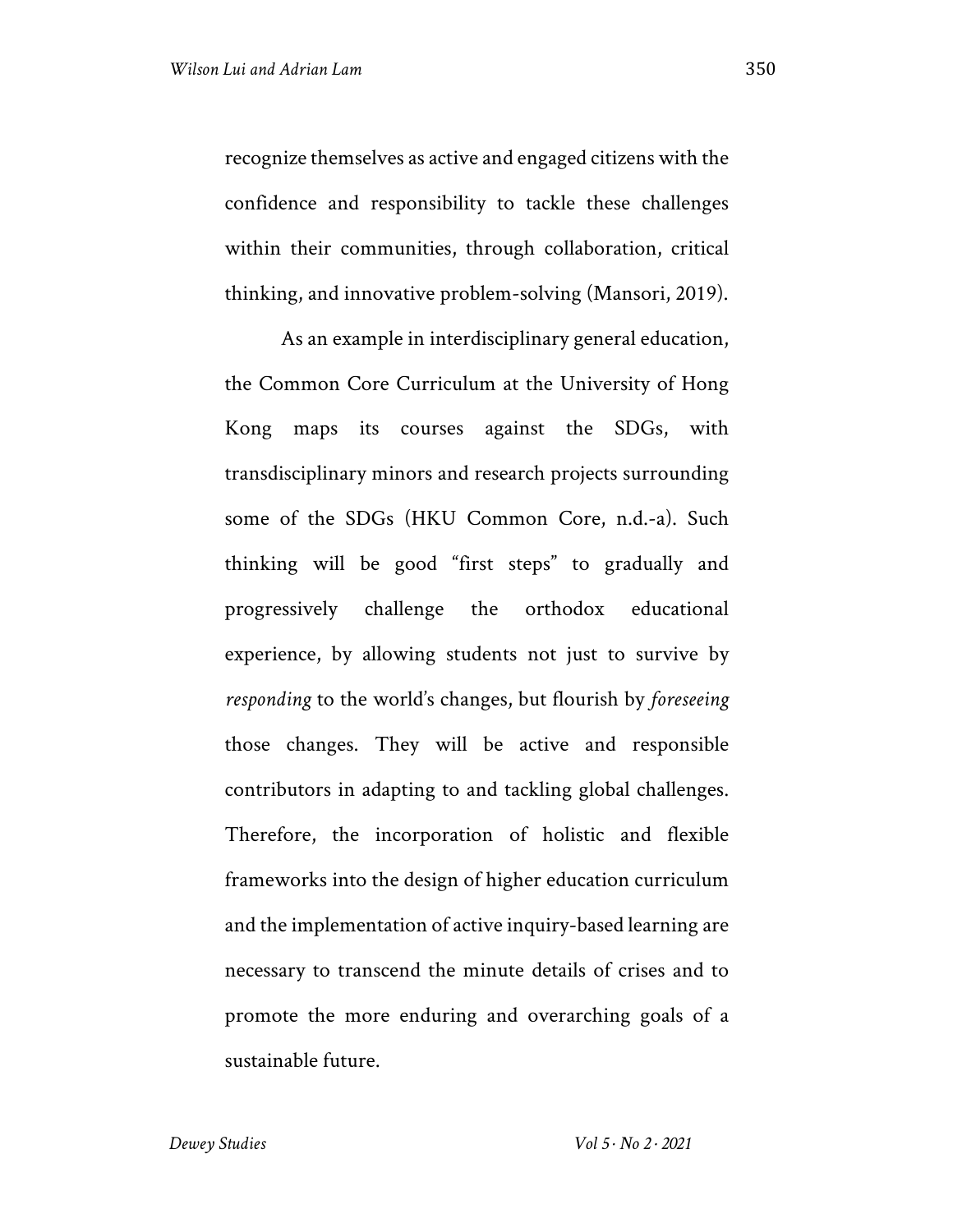To prepare for the many crises ahead, learners must also be highly ready and willing to bear a flexible, adaptable, openminded, and inquiring mindset (Niemi, 2020). Unfortunately, the "responding" nature in our current higher education system does not readily assist students to acquire such an important mindset. While learners should strive to uphold far more forward-looking visions in order to leverage their strengths and potentials, higher education teachers and institutions should also play a role by empowering learners to explore and unleash their capabilities and capacities to thrive in and contribute to society.

Empowerment can be roughly divided into three stages. First, learners are to be trusted as mature and confident, and they should feel valued for being themselves (Broom, 2015). Second, learners are to lead their own learning by allowing greater control and choice, where they will have a clearer idea of the roles that they can play for society, and they will be actively looking out for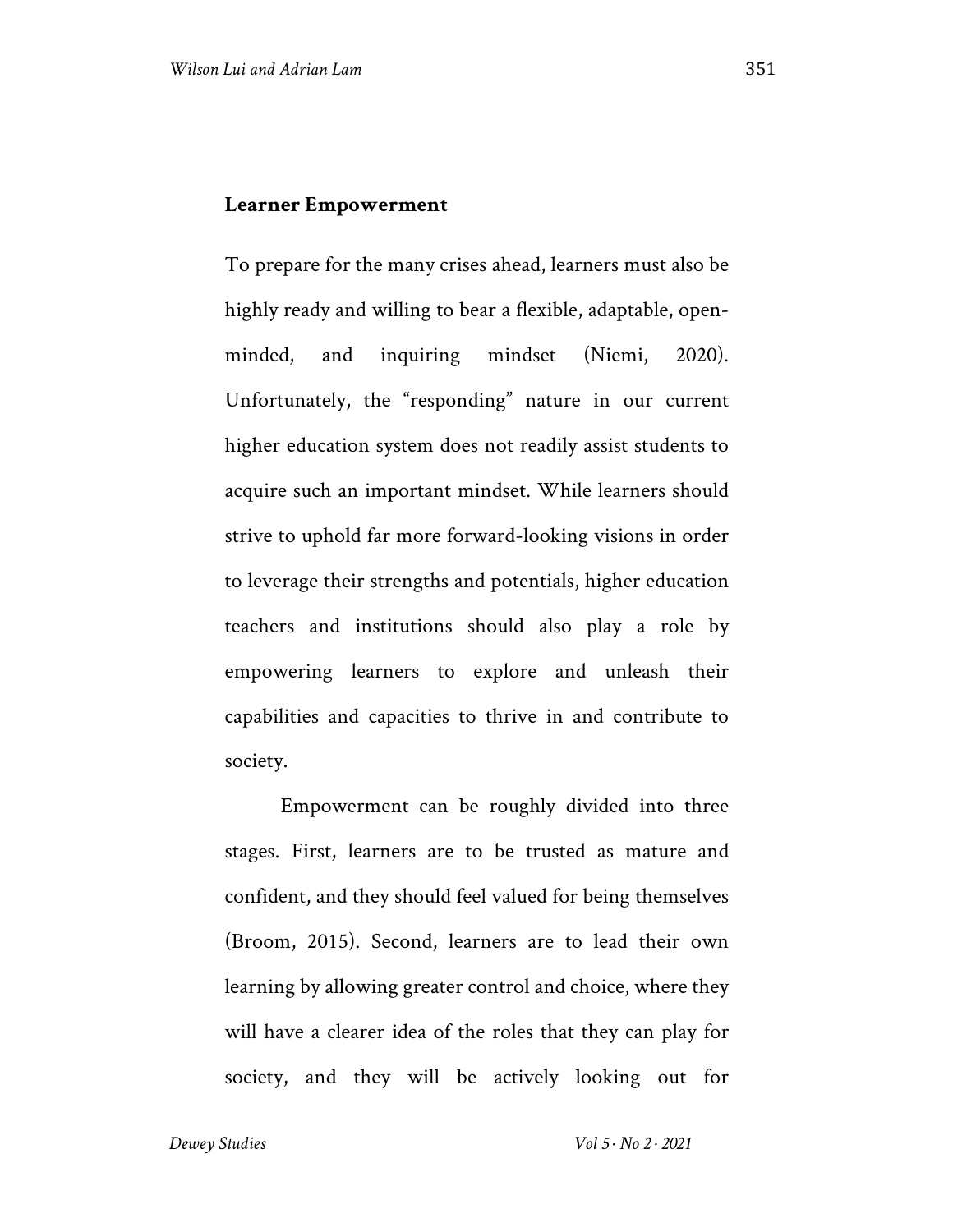opportunities (Iversen et al., 2015). Third, learners are to map out their own concrete roadmap of transforming society, to push things forward realistically and strategically. In other words, they will be self-motivated to catalyze meaningful societal change.

Various suggestions of student-oriented or studentled initiatives are now developing in higher education (e.g., Hoidn 2017). An example of practical application is the Transdisciplinary Undergraduate Research Initiative at the University of Hong Kong which allows students to conduct a series of authentic and meaningful research projects rooted in their diverse daily encounters and real-world contexts (HKU Common Core, n.d.-b). The inquiry process follows the three stages of empowerment described above: starting with providing trusting environments and familiar backgrounds, followed by actively engaging the learners' own interests and experiences and allowing them to direct their own learning in varied ways (Broom, 2015), and eventually transforming confidence into action by making positive changes to the larger world.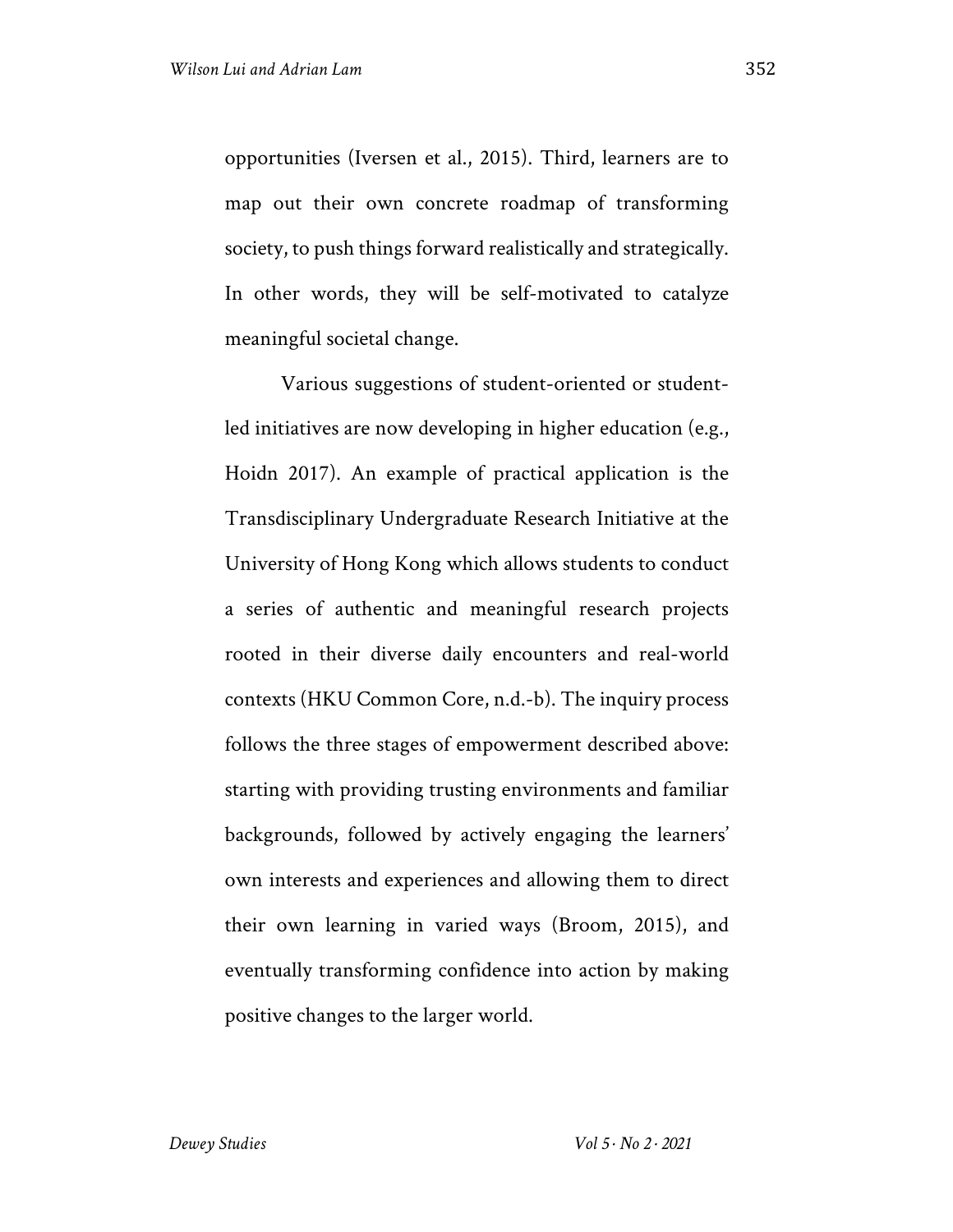#### **Interdisciplinarity**

Interdisciplinarity is now essential in this contemporary world, as many real-life challenges and dilemmas nowadays are impossible to be resolved through a single discipline. In fact, interdisciplinarity is statistically significantly and positively associated with research impact (Okamura, 2019). Many conservative learners often tend to become superficial by suppressing the complexity and hiding the limitations or weaknesses in their ideas. However, any meaningful response to a crisis and inquiry on the future is all about how to tolerate the embedded ambiguity, complexity, and uncertainty in society. The courage and ability to break disciplinary boundaries from the traditional siloed nature of the higher education environment requires not only a broad knowledge base but also an embracing mindset (Christensen et al., 2021). Rather than fitting with neat packages and shapes, our minds and ideas need to be further challenged and expanded through interdisciplinarity.

The thinking "skills" in achieving interdisciplinarity involve considering the connections and integrations, as well as constraints and conflicts among multiple disciplines,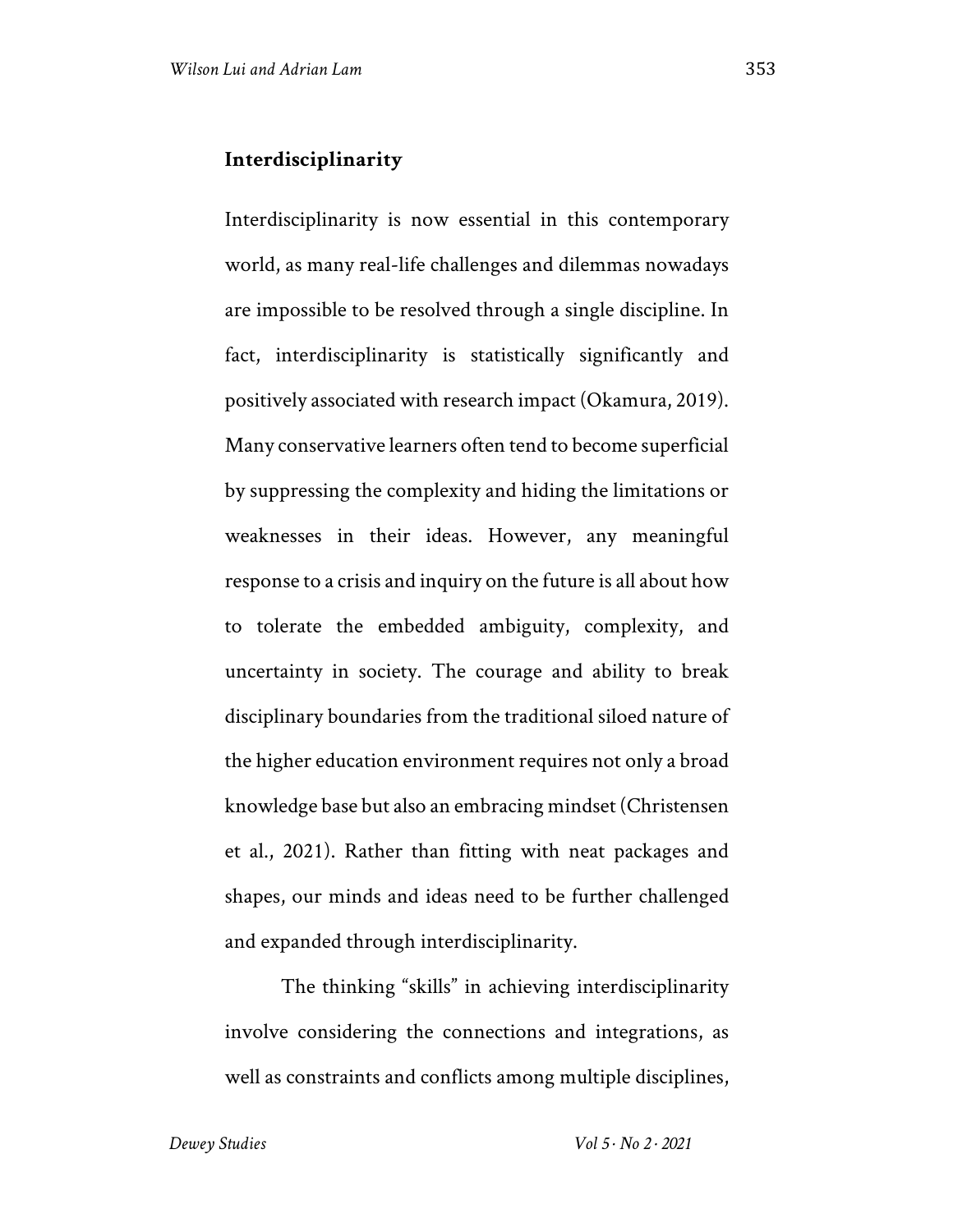dimensions, and analytical perspectives, in order to unearth the constituent elements within challenges and crises and their underlying relationships, interactions, and intersections. Then, these competing or even conflicting viewpoints and interests are coordinated and balanced through a collaborative and synergistic mindset, to reach the eventual informed decision.

An excellent explanation and model to integrate interdisciplinarity into higher education teaching and learning can be found in Power and Handley (2019, p. 556). With the rise of interdisciplinary courses and double degree programs in some higher education institutions, interdisciplinary dialogues and exchanges can be encouraged and fostered. The transdisciplinary study clusters and research initiatives discussed above are also viable methods. The focus is on developing the thinking "skills" for interdisciplinarity – to connect, to integrate, to critically analyze, and to informedly decide – as well as an encouraging and sustainable environment to ensure continuous development of such skills.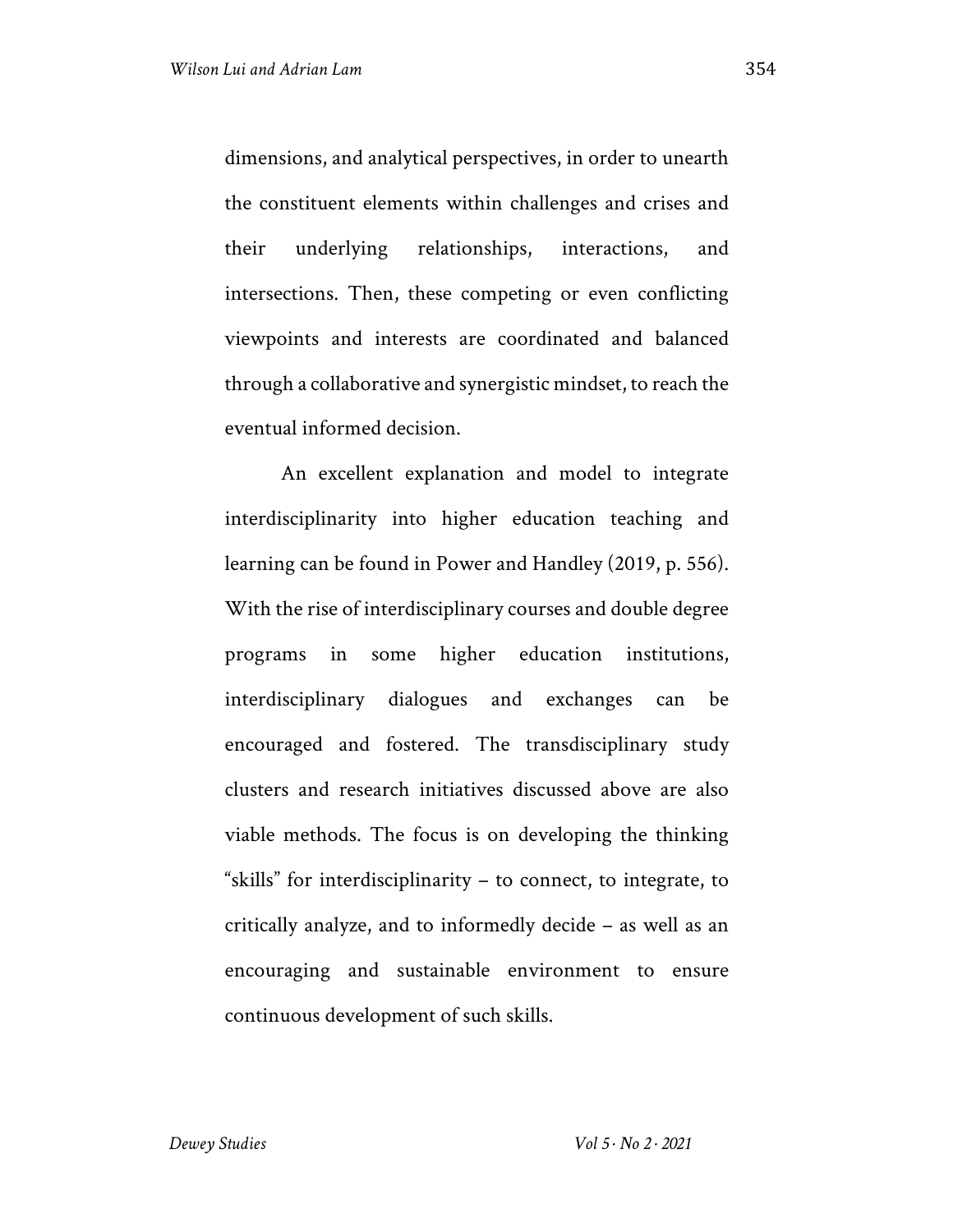## **Conclusion**

A modest reorganization of existing approaches and surface artifacts that are frequently employed by practitioners in higher education is insufficient when our society is constantly in crises of different scales and scopes. We must go much further to reform our curriculum and empower our learners in order to resolve these global issues, challenges, and crises. Only then can learners be liberated and empowered to not simply respond but to foresee and look forward. This also transforms our higher education system to become more sustainable and resilient for the future ahead.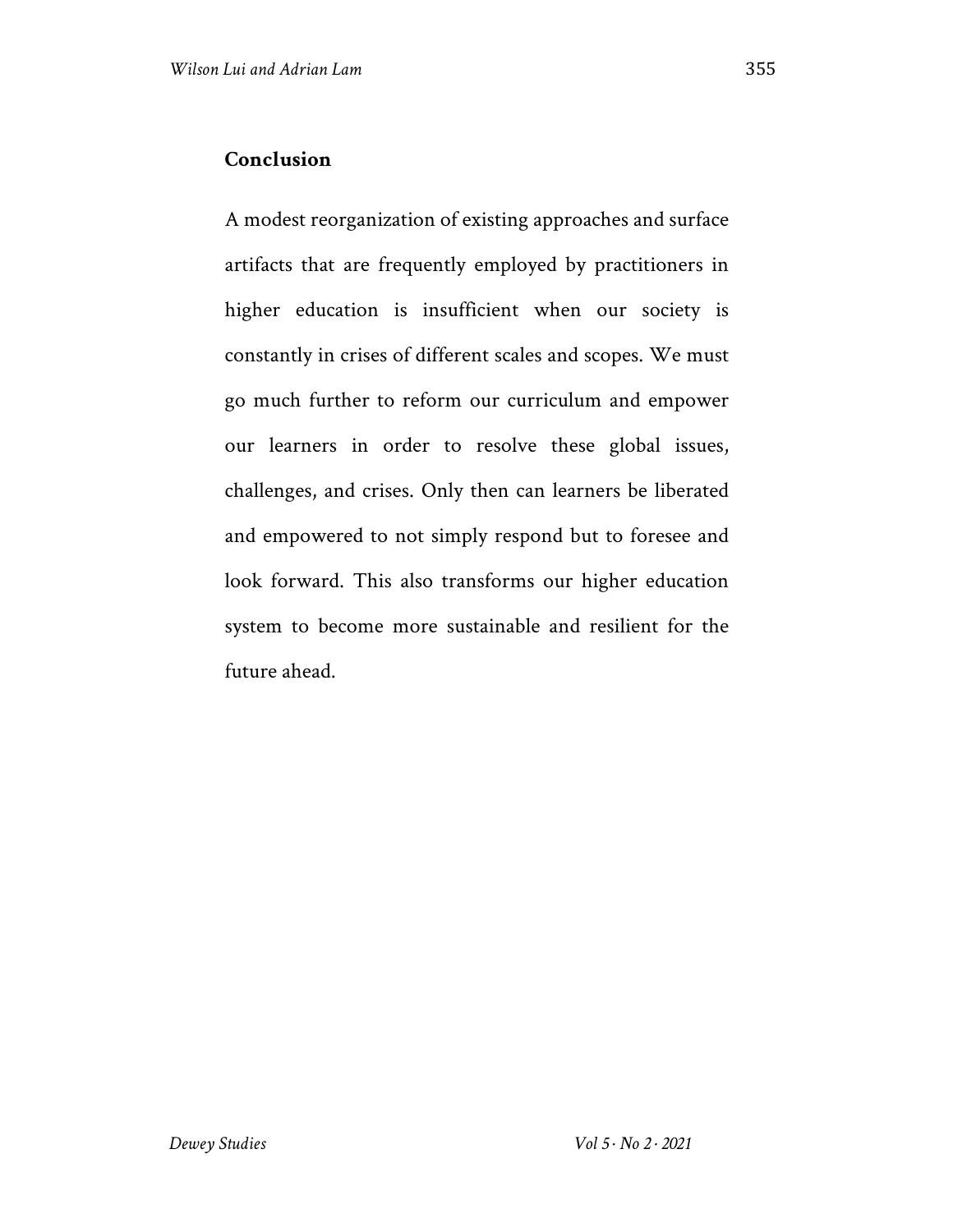#### **References**

- Bennis, W., & Nanus, B. (1985). *Leaders: The strategies for taking charge*. New York: Harper & Row.
- Broom, C. (2015). Empowering students: Pedagogy that benefits educators and learners. *Citizenship, Social and Economics Education*, *14*(2), 79–86. https://doi.org/10.1177/2047173415597142.
- Caswell, H. L., & Campbell, D. S. (1935). *Curriculum development*. New York: American Book.
- Christensen, J., Ekelund, N., Melin, M., & Widén, P. (2021). The beautiful risk of collaborative and interdisciplinary research. A challenging collaborative and critical approach toward sustainable learning processes in academic profession. *Sustainability*, *13*(9), 4723. https://doi.org/10.3390/su13094723.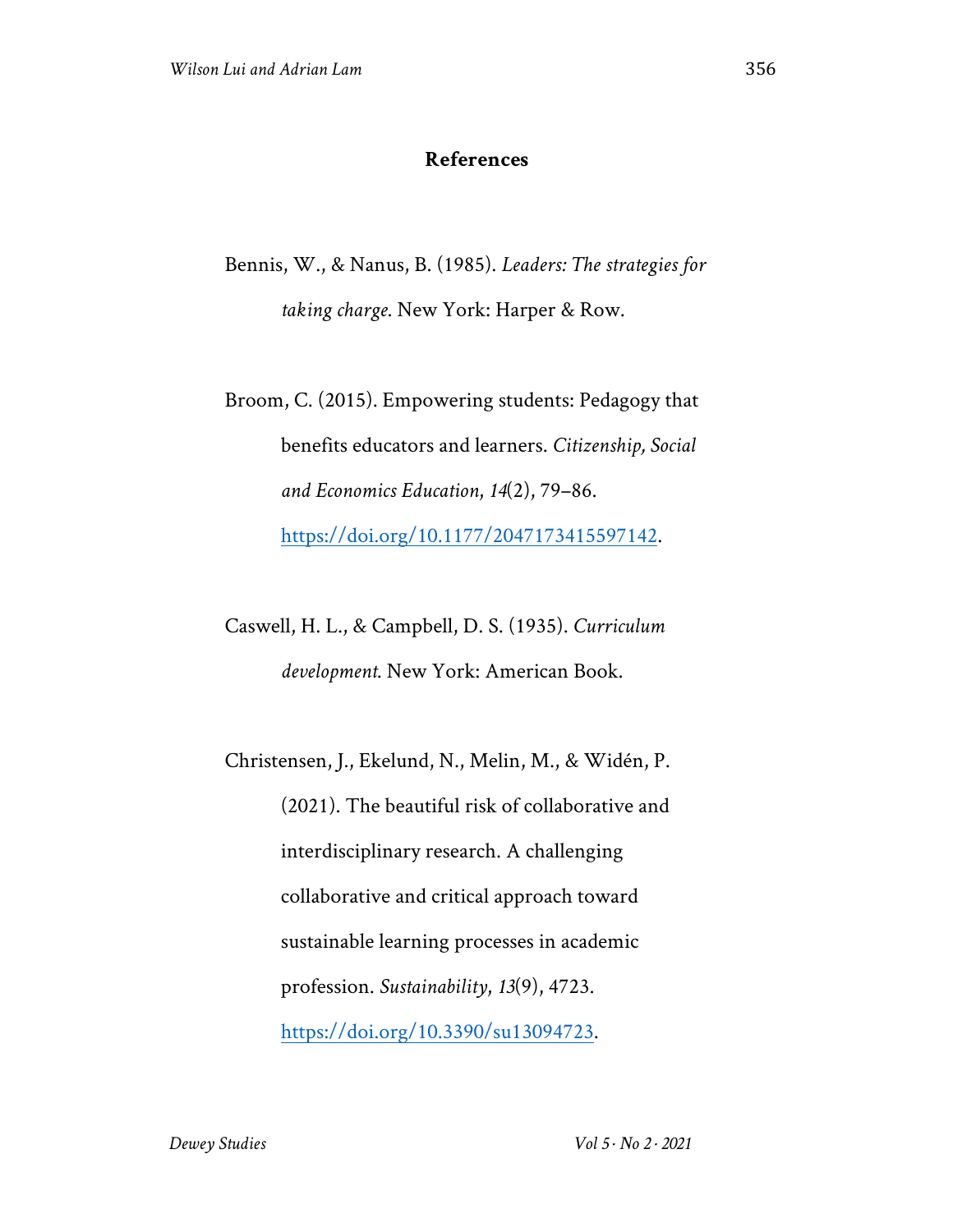Davies, M., & Devlin, M. (2010). Interdisciplinary higher education. In M. Davies, M. Devlin, & M. Tight (Eds.), *Interdisciplinary higher education: Perspectives and practicalities* (pp. 3–28). Emerald Group Publishing Limited. https://doi.org/10.1108/S1479- 3628(2010)0000005004.

Dewey, J. (1902). *The child and the curriculum*. Chicago: University of Chicago Press.

Hartman, T. K., Stocks, T. V. A., McKay, R., Jilly, G.-M., Levita, L., Martinez, A. P., Mason, L., McBride, O., Murphy, J., Shevlin, M., Bennett, K. M., Hyland, P., Karatzias, T., Vallières, F., & Bentall, R. P. (2021). The authoritarian dynamic during the COVID-19 pandemic: Effects on nationalism and antiimmigrant sentiment. *Social Psychological Personality Science, 12(7), 1274–1285.* 

https://doi.org/10.1177/1948550620978023.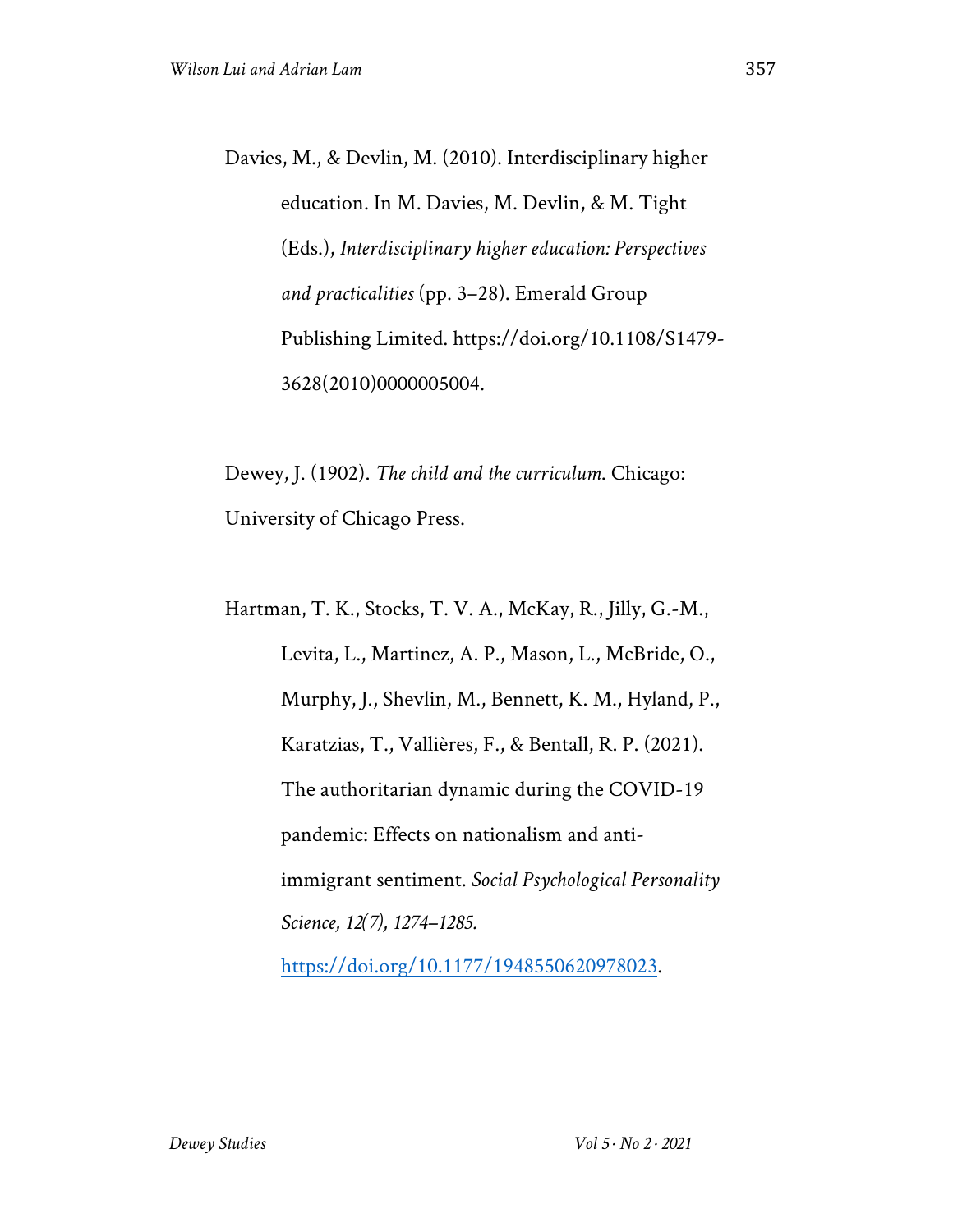HKU Common Core. (n.d.-a). *Sustainable Development Goals*. https://commoncore.hku.hk/cc-ugresearch/tdugr-project/.

HKU Common Core. (n.d.-b). *Transdisciplinary undergraduate research initiative*. https://commoncore.hku.hk/cc-ug-research/tdugrproject/.

Hoidn, S. (2017). *Student-centered learning environments in higher education classrooms*. New York: Palgrave Macmillan.

Iverson, A.-M., Pedersen, A. S., Krogh, L., & Jensen, A. A. (2015). Learning, leading, and letting go of control: Learner-led approaches in education. *SAGE Open*, *5*(4), 1–11.

https://doi.org/10.1177/2158244015608423.

Justice, C., Rice, J., Warry, W., Inglis, S., Miller, S., & Sammon, S. (2007). Inquiry in higher education: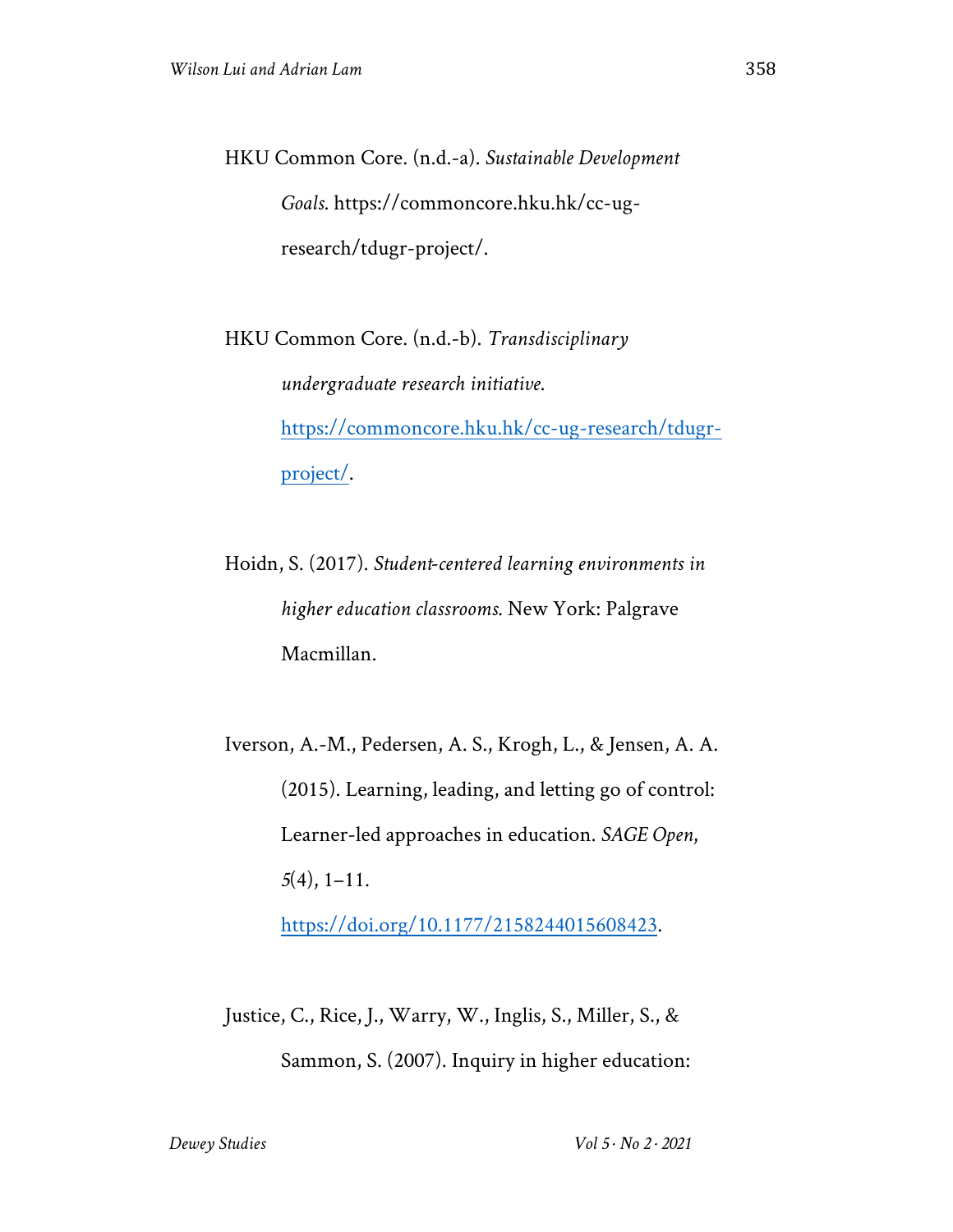Reflections and directions on course design and teaching methods. *Innovative Higher Education*, *31*(4), 201–214. https://doi.org/10.1007/s10755-006- 9021-9.

Mansori, M. (2019). *Empowering student action through 21st century skills and the SDGs*. https://www.participatelearning.com/blog/empowe ring-student-action/.

Michael, J. (2006). Where's the evidence that active learning works? *Advances in Physiology Education*, *30*(4), 159–67.

https://doi.org/10.1152/advan.00053.2006.

Nhamo, G., & Mjimba, V. (Eds.). (2020). *Sustainable Development Goals and institutions of higher education*. Cham: Springer.

Niemi, K. (2020). 'The best guess for the future?' Teachers' adaptation to open and flexible learning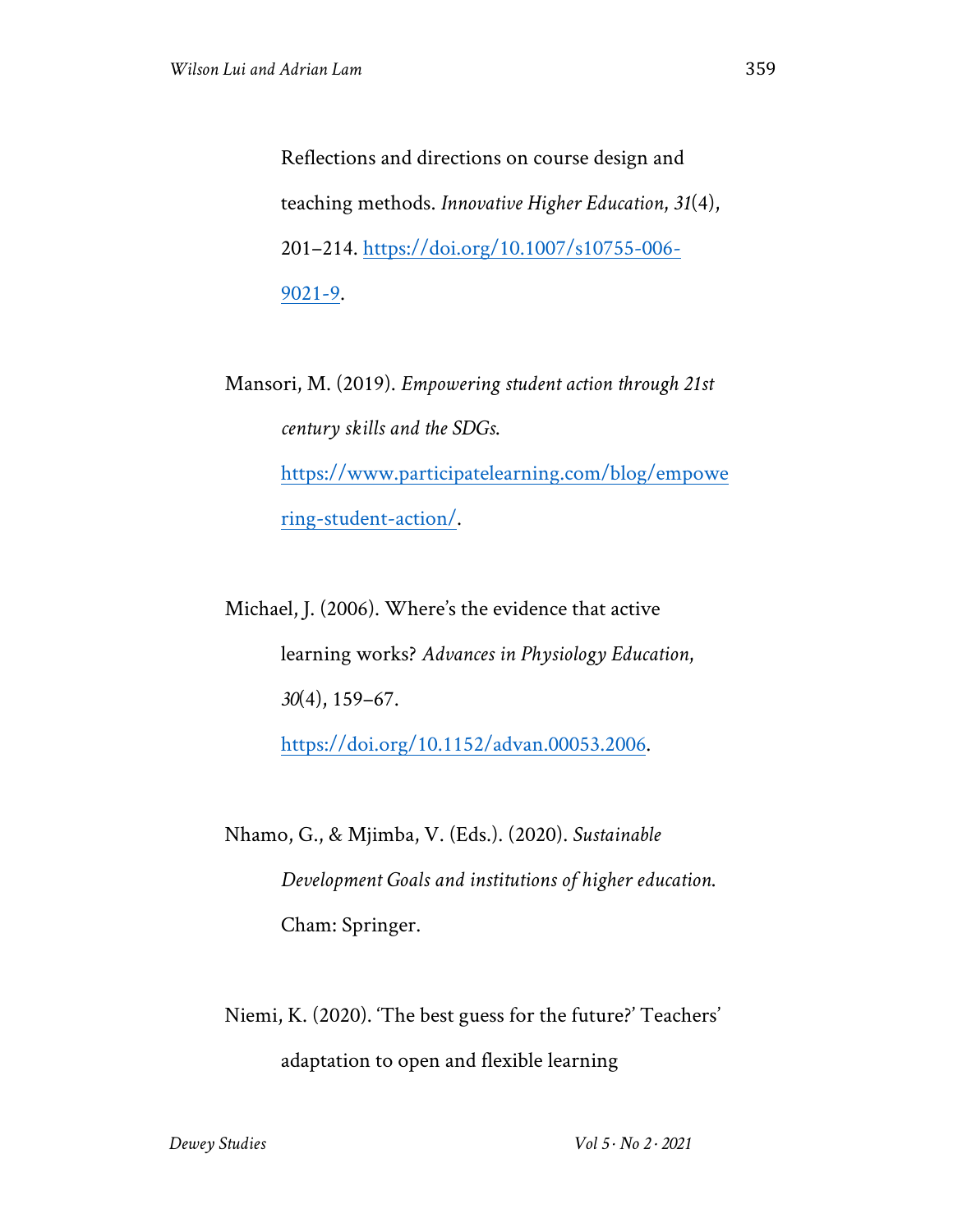environments in Finland. *Education Inquiry*, 12 (3),  $1-19.$ 

https://doi.org/10.1080/20004508.2020.1816371.

Okamura, K. (2019). Interdisciplinarity revisited: evidence for research impact and dynamism. *Palgrave Communications*, *5*, Article 141. https://doi.org/10.1057/s41599-019-0352-4.

Power, E. J., & Handley, J. (2019). A best-practice model for integrating interdisciplinarity into the higher education student experience. *Studies in Higher Education*, *44*(3), 554–570. https://doi.org/10.1080/03075079.2017.1389876.

Savery, J. (2006). Overview of problem-based learning: Definitions and distinctions. *Interdisciplinary Journal of Problem-based Learning*, *1*(1), 9–20. https://doi.org/10.7771/1541-5015.1002.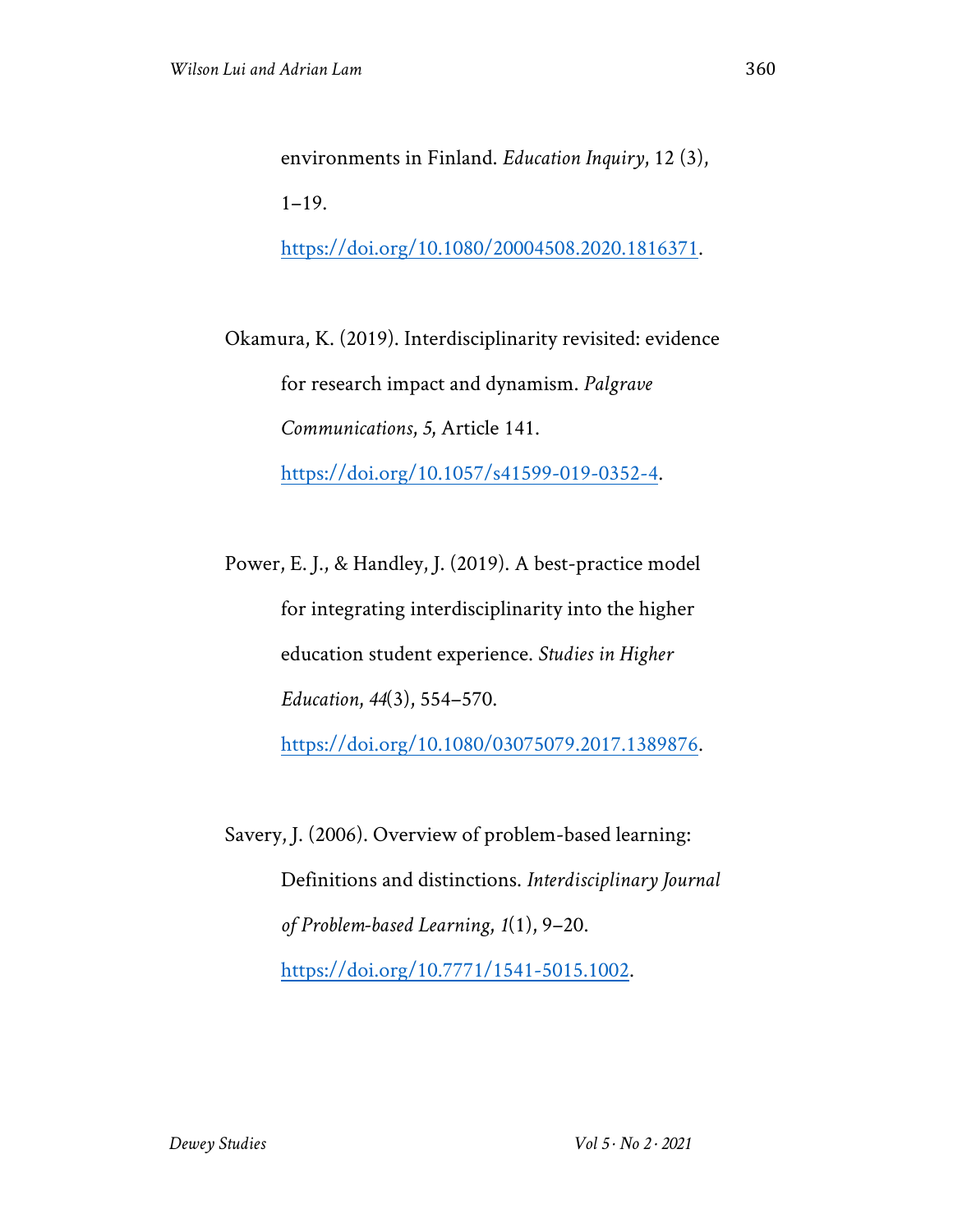Silva, E. (2009). Measuring skills for 21st-century learning. *Phi Delta Kappan*, *90*(9), 630–634. https://doi.org/10.1177/003172170909000905.

Steele, W., & Rickards, L. (Eds.). (2021). *The Sustainable Development Goals in higher education: A transformative agenda?* Cham: Springer.

Sunderland, T. (2021). *How to teach through the lens of the Sustainable Development Goals*. https://www.timeshighereducation.com/campus/h ow-teach-through-lens-sustainable-developmentgoals.

Thomson, S., & Ip, E. C. (2020). COVID-19 emergency measures and the impending authoritarian pandemic. *Journal of Law and the Biosciences*, *7*(1), 1– 33. https://doi.org/10.1093/jlb/lsaa064.

Whetten, D. A., & Clark, S. C. (1996). An integrated model for teaching management skills. *Journal of*